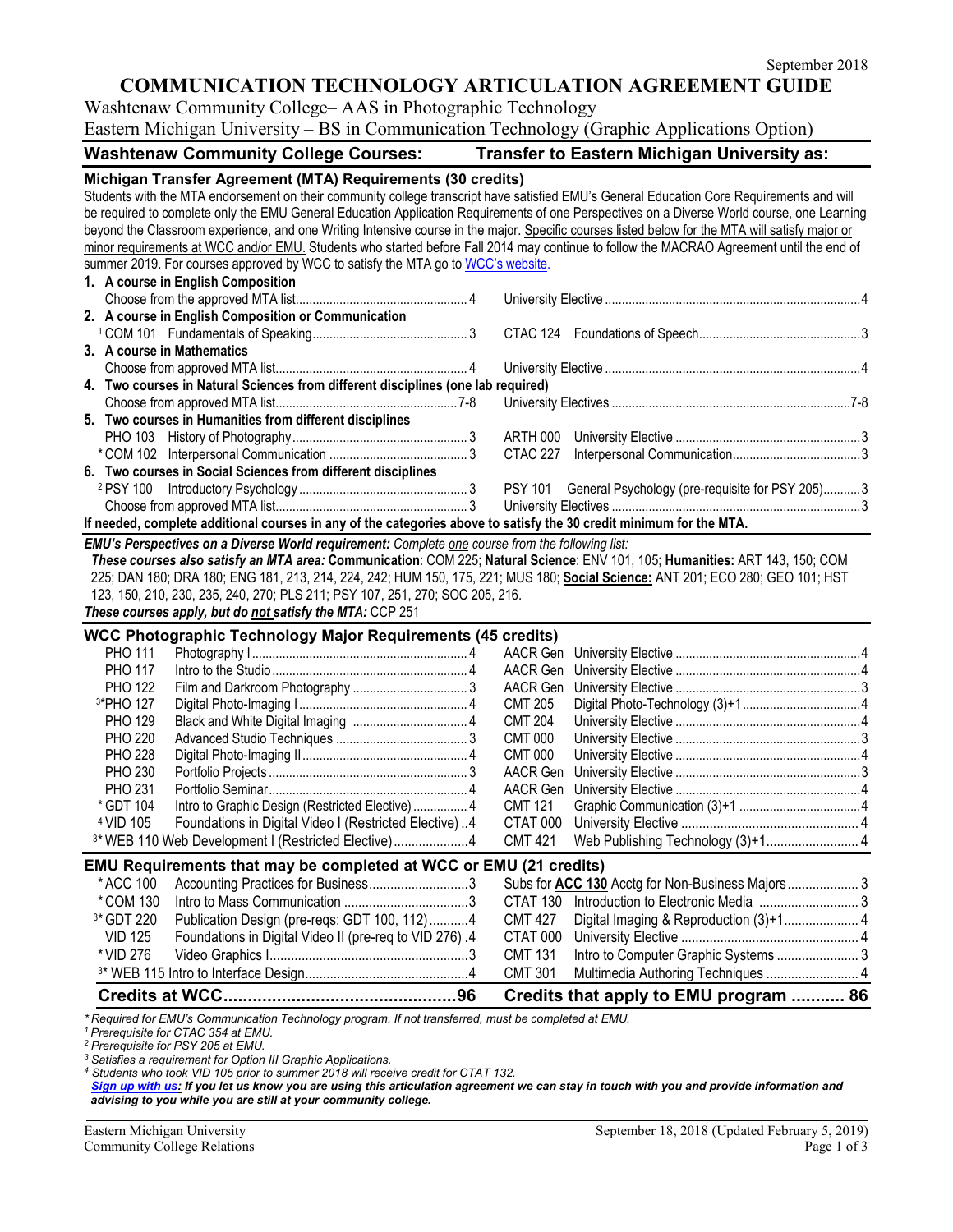# **COMMUNICATION TECHNOLOGY ARTICULATION AGREEMENT GUIDE**

Washtenaw Community College– AAS in Photographic Technology Eastern Michigan University – BS in Communication Technology (Graphic Applications Option)

## **Completion of the Communication Technology Program at EMU**

| <b>Major Requirements</b>                                                                                                                                                                                                                                              | (38 credits) |
|------------------------------------------------------------------------------------------------------------------------------------------------------------------------------------------------------------------------------------------------------------------------|--------------|
| <b>Media Production</b><br>CTAT 141 Digital Media Production for Non-Majors3<br>CTAT 331 Intermediate Radio Production & Direction (3)<br>CTAT 332 Intermediate TV Production & Direction (3)<br>Any approved 300 level production course (3)                          | (6 credits)  |
| <b>Transmission Systems</b><br><sup>2</sup> CMT 305W Communication Transmission Systems  3<br>ELEC 120 Principles of Electrical Theory 3                                                                                                                               | (9 credits)  |
| <b>Communication Theory and Practice (3 credits)</b><br>CTAC 354 Organizational Communication3                                                                                                                                                                         |              |
|                                                                                                                                                                                                                                                                        |              |
| PSY 205 Quantitative Methods in Psychology 3                                                                                                                                                                                                                           |              |
| <b>Management Skills</b><br>CMT 336 Electronic Publishing Technology3                                                                                                                                                                                                  | (3 credits)  |
| Interdisciplinary Technology (11 credits)<br><sup>1</sup> CMT 387L4Cooperative Ed in Interdisciplinary Tech  3<br>CMT 409 Emerging Tech. in Storage and Retrieval3<br>CMT 425 Communication Tech and Social Change  3<br>CMT 470 Senior Seminar in Communication Tech2 |              |

#### **Suggested Sequence for completing the program:**

| <b>Fall Semester</b>                     |                                                                | (12 credits) |  |  |
|------------------------------------------|----------------------------------------------------------------|--------------|--|--|
| CMT 336                                  |                                                                |              |  |  |
|                                          | ELEC 120 or substitute approved by program advisor  3          |              |  |  |
| <b>Winter Semester</b><br><b>CMT 408</b> |                                                                | (14 credits) |  |  |
| <b>CMT 409</b><br><b>CMT 470</b>         |                                                                |              |  |  |
| <b>MKTG 360</b>                          |                                                                |              |  |  |
| <b>Fall Semester</b><br>(12 credits)     |                                                                |              |  |  |
| <b>CMT 425</b>                           | CTAT 331 or 332 F, pre-req: CTAT 141 (or CTAT 130, 131, 132) 3 |              |  |  |
|                                          |                                                                |              |  |  |
|                                          |                                                                |              |  |  |

*\* If sufficient credits are not transferred, credits must be completed at EMU to reach 124. 1 Satisfies EMU's Learning Beyond the Classroom requirement.*

*<sup>2</sup> Satisfies EMU's Writing Intensive requirement.* 

*.*